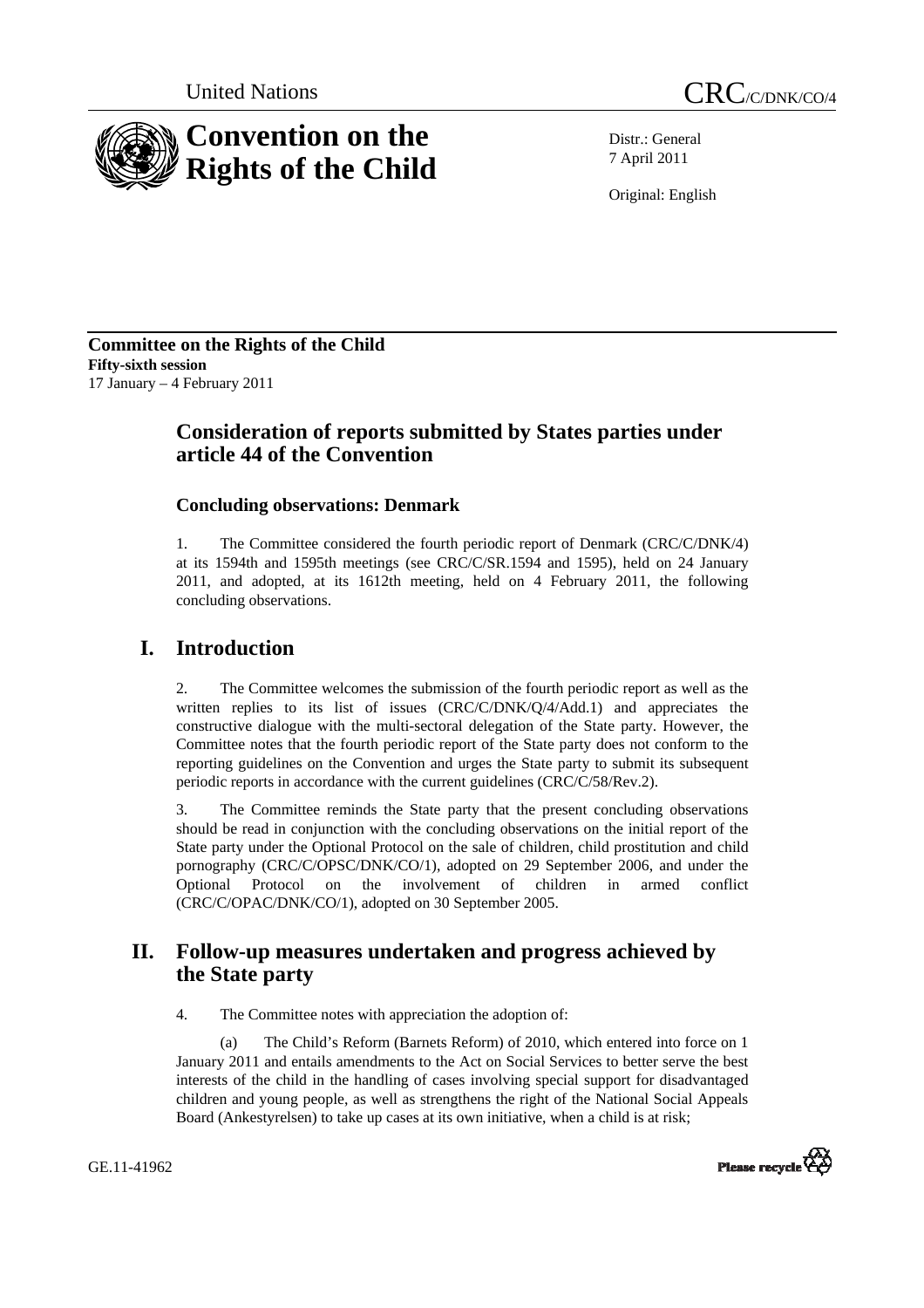(b) The Act on Parental Responsibility, which entered into force in October 2007;

(c) The Care Placement Reform Act No. 1442 of 22 December 2004, which entered into force on 1 January 2006 and aims to improve standards of care for children in alternative care settings.

5. The Committee welcomes the ratification of the following human rights instruments:

(a) Council of Europe Convention on the Protection of Children against Sexual Exploitation and Sexual Abuse, in November 2009;

Protocol Against the Smuggling of Migrants by Land, Sea and Air, supplementing the United Nations Convention against Transnational Organized Crime, 2000, in December 2006;

(c) Additional Protocol to the Convention on Cybercrime, concerning the criminalisation of acts of a racist and xenophobic nature committed through computer systems, 2003, in September 2005.

# **III. Main areas of concern and recommendations**

# **A. General measures of implementation (arts. 4, 42 and 44, para. 6 of the Convention)**

## **The Committee's previous recommendations**

6. The Committee welcomes efforts by the State party to implement the concluding observations of the Committee adopted in September 2005 (CRC/C/DNK/CO/3) following the consideration of the third periodic report of the State party. Nevertheless, the Committee regrets that some of its concerns and recommendations have been insufficiently or not addressed.

7. **The Committee urges the State party to take all necessary measures to address those recommendations from the concluding observations on the third report that have not yet been implemented or sufficiently implemented, including those related to legislation, coordination, national plan of action, dissemination, data collection and alternative care.** 

#### **Reservations**

8. While noting that the State party has indicated that only a small number of cases could be affected by the continuation of the State party's reservation to article 40, paragraph 2 (b), of the Convention on the Rights of the Child, the Committee remains concerned at the maintenance of this reservation which, in breach of the right to a fair trial, limits the right to appeal for children who have been sentenced for minor offences.

9. **In the light of the Vienna Declaration and Programme of Action adopted at the World Conference on Human Rights in 1993 (A/CONF.157/23), the Committee recommends that the State party consider withdrawing the reservation made to article 40, paragraph 2 (b), of the Convention.**

## **Status of the Convention**

10. While noting that the Convention may be invoked and applied by the courts and administrative authorities, the Committee notes with concern that the Convention is referred to only in a limited number of cases and that the application of the Convention by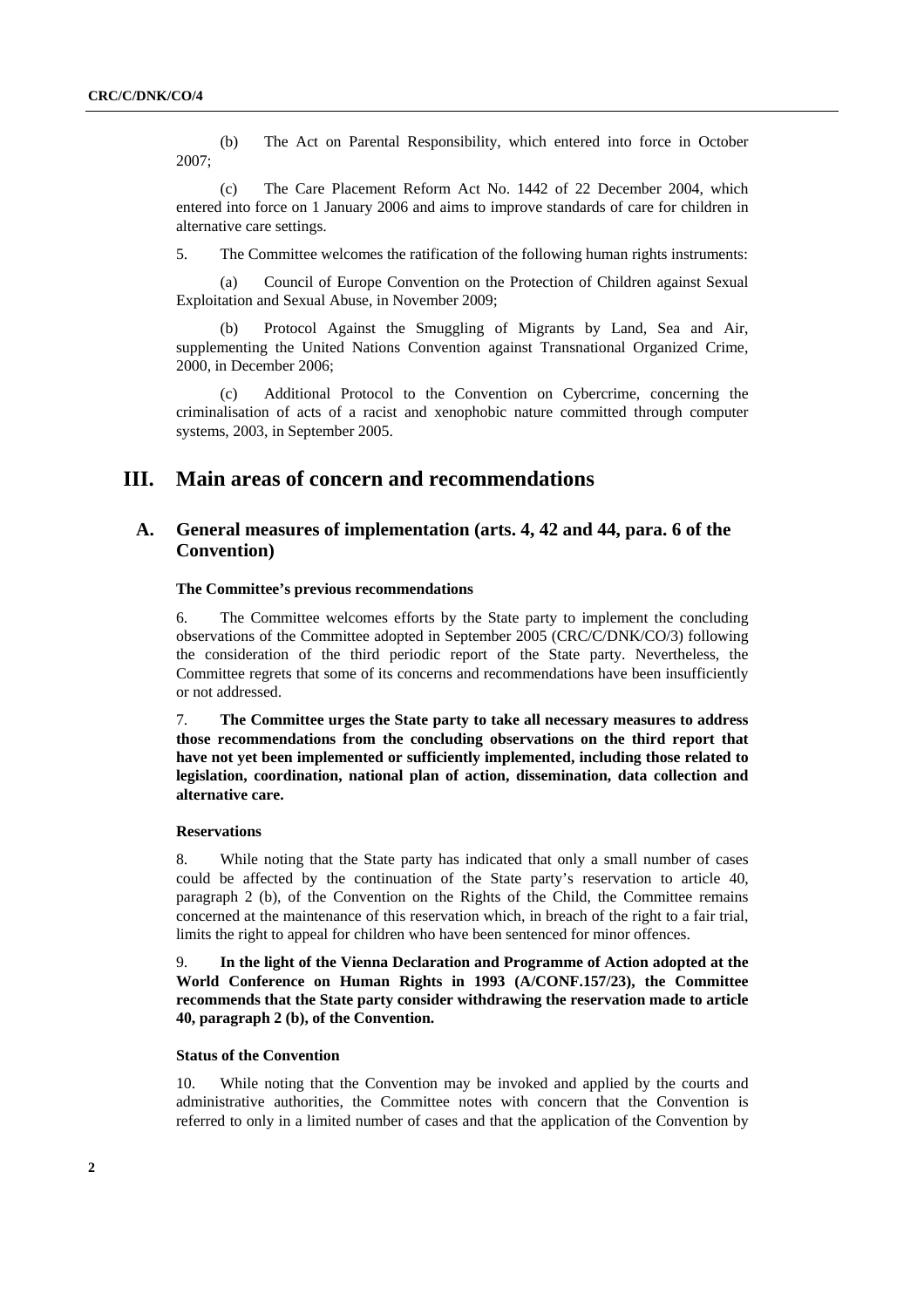judicial authorities and administrative decision-making bodies is limited, due largely to the Convention not being fully incorporated into the national legislation of the State party.

11. **The Committee recommends that the State party promote the application of the Convention on the Rights of the Child by the courts and administrative decisionmaking bodies, including by taking measures to fully incorporate the Convention into its national legislation.**

### **Legislation**

12. The Committee welcomes legislative actions undertaken by the State party that have direct bearing on the lives of children, including those regarding parental responsibility and day care as well as the Child's Reform of 2010 and its objective of increasing support for children and young people with special needs to ensure equal opportunities in personal development and health. The Committee, however, remains concerned that there is no legislative framework of a more comprehensive nature covering the full scope of the Convention. It is also concerned that child rights legislation in Greenland and the Faroe Islands has yet to be harmonized with the principles and provisions of the Convention.

13. **The Committee recommends that the State party, including the authorities in Greenland and the Faroe Islands, take all necessary measures to ensure that legislation and administrative regulations throughout the territory of the State party conform fully to the principles and provisions of the Convention and the two Optional Protocols and that new legislation is assessed in due course and evaluated in terms of its impact on children, and that it consider drafting a rights-based Child Act encompassing all rights under the Convention. In this respect, the Committee urges the State party to ensure that the proposed reform to the Greenland Act on Help to Children and Youth, to be undertaken with support from the United Nations Children's Fund (UNICEF), is a comprehensive exercise taking full account of all rights and the views of children.**

## **Coordination**

14. While noting that the Municipal Reform of 2007 seeks to streamline the distribution of responsibility between the national and the local level by transferring the financing and implementation of social (citizens) services to the municipalities, the Committee remains concerned at the absence of a clear national mechanism responsible for the overall horizontal and vertical coordination of the Convention's implementation. Furthermore, the Committee is deeply concerned at the possible negative effects the new distribution of responsibilities may have on the less endowed and/or less advanced municipalities, including those in Greenland and the Faroe Islands, thus deepening disparities in the full enjoyment of rights by the children of different municipalities.

15. **The Committee calls upon the State party to clearly identify a high-level coordination system/authority across sectors and with all regions and municipalities in order to ensure the implementation of child rights in a comprehensive, coherent and consistent manner, throughout its territory. Furthermore, the Committee recommends that such coordination addresses, in a timely and open manner, the disparity issues among municipalities that may arise due to the implementation of the Municipal Reform.**

## **National plan of action**

16. The Committee welcomes the various sectoral strategies developed concerning children, including Greenland's 2010 strategy "A Safe Childhood". However, it regrets that the State party has yet to adopt a comprehensive rights-based policy and a harmonized plan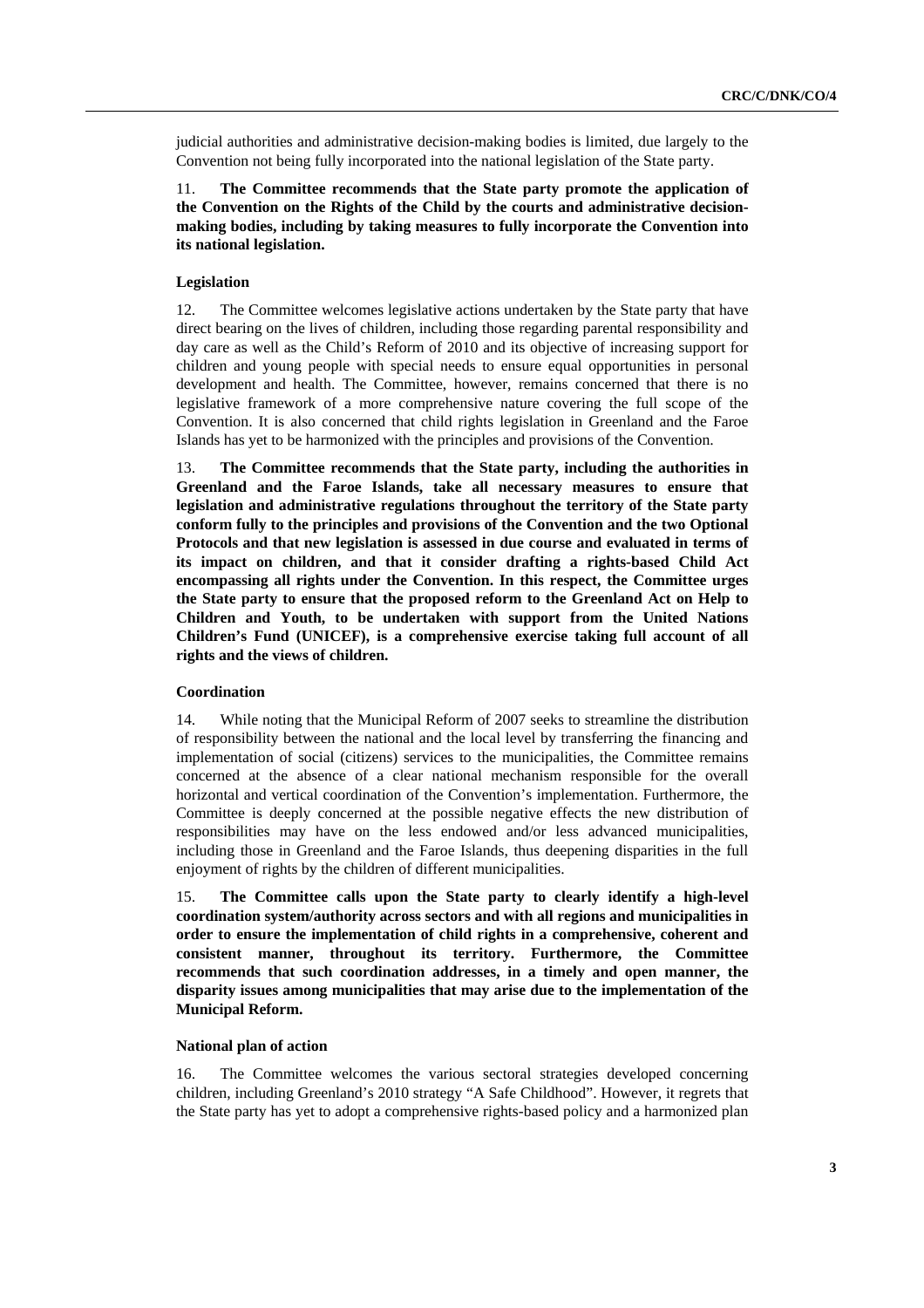of action for the full and effective implementation of the Convention throughout its territory.

17. **The Committee recommends that the State party develop a comprehensive policy and a harmonized plan of action for the full implementation of the Convention. The Committee recommends that the State party, in doing so, ensure that such comprehensive policy and plan of action are rights-based and are an integral component of national development planning, taking full account of the different regional contexts, particularly in the territories of Greenland and the Faroe Islands. It further recommends that the harmonized plan of action contain specific time-bound and measurable goals and targets to effectively monitor progress in the enjoyment of all rights by all children. The national plan of action should be linked to national, sectoral and municipal strategies and budgets to ensure appropriate allocation of the financial, human and technical resources required for its implementation.**

#### **Independent monitoring**

18. The Committee notes with satisfaction that the delegation announced an increase in funding for the Danish National Council on Children but notes that this institution does not fulfil the role of an Ombudsman. Furthermore, the Committee deeply regrets that its earlier recommendation for the establishment of an independent mechanism to monitor the implementation of the Convention has not been followed and takes note, with concern, of the State party delegation statement that there is no intention to establish an ombudsman for children in Denmark given the existence of the Danish Parliamentary Ombudsman to whom complaints by or for children can be submitted.

19. The Committee welcomes the proposed establishment in Greenland of an independent children's council, based on the principles relating to the status of national institutions for the promotion and protection of human rights (Paris Principles). However, it remains concerned that in the Faroe Islands no measures have been undertaken to establish an independent mechanism for child rights.

20. **The Committee reiterates its recommendation that the State party take measures to ensure that the Ombudsman system in the country takes full account of the Convention and establishes therein a facility to monitor the implementation of child rights that is transparent, well-resourced and specialized and that is empowered to deal with individual complaints. In doing so, the Committee recommends that the State party conduct an evaluation of its current independent monitoring system, and apply the findings to set up such facility for children's rights. For the situation in the Faroe Islands and Greenland, the Committee reiterates its previous recommendation (CRC/C/DNK/CO/3, para. 21). The Committee reminds the State party of its general comment No. 2 (2002) on the role of independent national human rights institutions in the promotion and protection of the rights of the child.** 

## **Allocation of resources**

21. The Committee is concerned that making municipalities entirely responsible – by virtue of the Municipal Reform of 2007 – for the financing, supply and allocation of social services with only partial State reimbursement for high-cost cases may lead to situations where children in some municipalities, particularly the most disadvantaged, do not enjoy the full range of necessary social services. Furthermore, while noting that the National Appeals Board can address situations in which such discrepancies arise, the Committee is concerned that this could in practice make the right to equality of resource allocation subject to the delays and uncertainties of an appeal process. The Committee is also concerned that insufficient resources have been allocated for the realization of the right to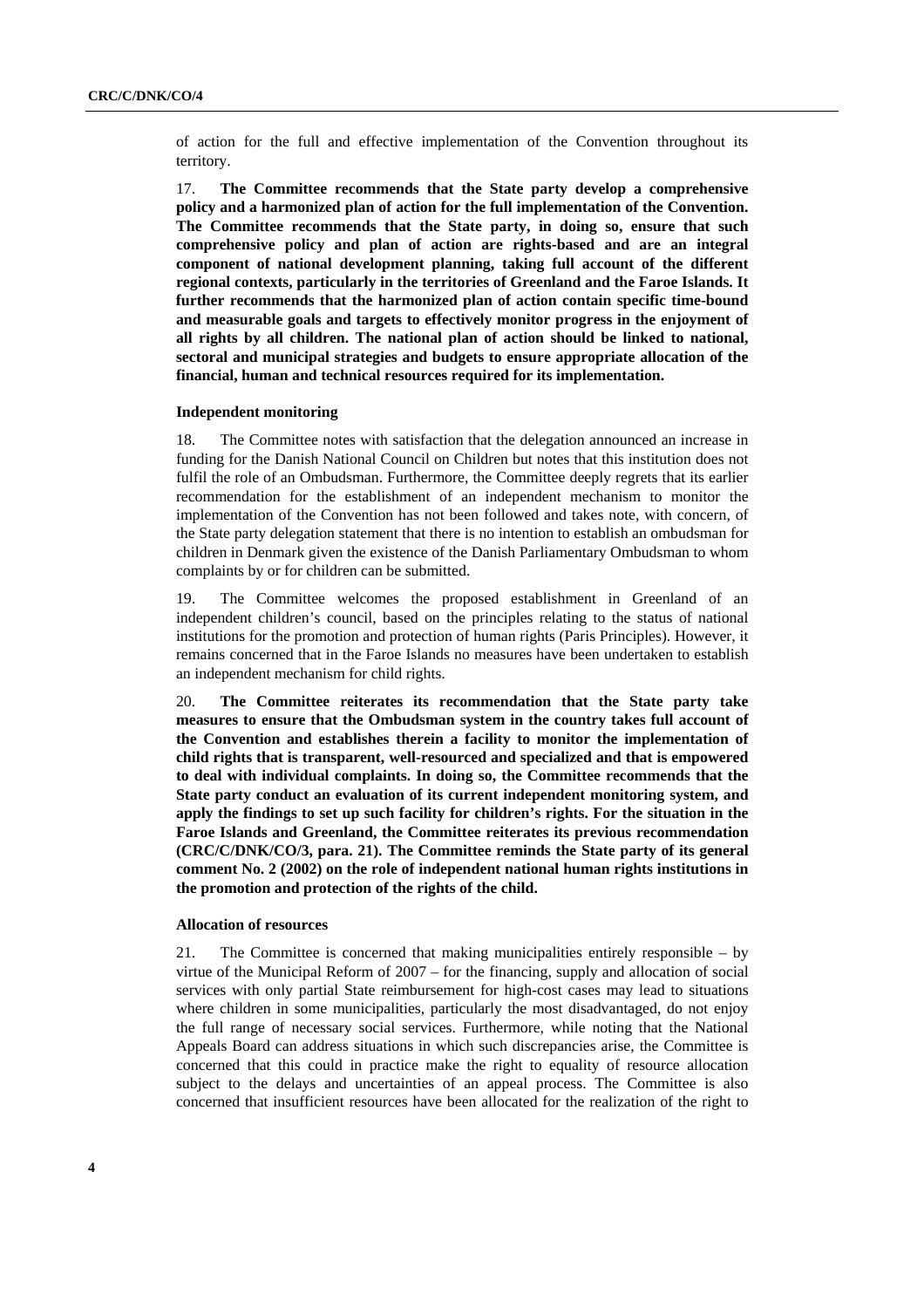education for children in Greenland and the Faroe Islands, and for mental health services throughout the State party's territory.

22. **The Committee urges the State party to ensure that its allocation of resources to all sectors covering child rights remains high and is equitable, bearing in mind the need for financial support to those municipalities which require it in order to ensure fully the realization of all rights of all children, and that the budget requirements, particularly in education and mental health services, are fully met.**

#### **Data collection**

23. While appreciating the improved data collection system in the territory of Greenland, the Committee remains concerned about the lack of adequate resources for the effective collection of statistical data on the implementation of the Convention in the Faroe Islands and notes the lack of statistics for both territories on poverty and on cases of abuse.

24. **The Committee urges the State party to strengthen statistical systems and analysis on the implementation of the Convention in the Faroe Islands and in Greenland, and to ensure that data is systematically collected and used to inform policy and programmes in relation to poverty, violence and abuse. In general, it recommends that the State party continue to strengthen its capacity for the systematic collection and analysis of data disaggregated, inter alia, by age, sex and ethnic background on all persons under the age of 18 for all areas covered by the Convention throughout its territory.** 

#### **Dissemination and awareness-raising**

25. While welcoming the State party's information that human rights and democracy are part of the school curricula at both primary and secondary school levels, the Committee is concerned at the low rates of awareness of the Convention, especially among children.

26. **The Committee urges the State party to incorporate teaching on the Convention as a specific subject in school curricula**. **It also urges the State party to promote knowledge of the Convention among the public at large through, inter alia, the mass media.** 

### **Training**

27. The Committee is concerned that the curriculum for the training of persons working for and with children, including teachers, does not include the Convention.

28. **The Committee reiterates its previous recommendation (CRC/C/DNK/CO/3, para. 23) for the State party to develop systematic and ongoing training programmes on human rights, including children's rights, for all persons working for and with children, e.g. judges, lawyers, law enforcement officials, civil servants, local government officials, teachers, social workers and health personnel, and especially for children themselves.** 

#### **Child rights and the business sector**

29. The Committee notes with appreciation the adoption of the Act amending the Danish Financial Statements Act (Accounting for corporate and social responsibility in large businesses) of December 2008, which obliges the 1,100 largest corporations in Denmark to report on their corporate and social responsibility policies and initiatives. However, the Committee notes that there is no specific mention of child rights or the Convention on the Rights of the Child as part of the Act's framework for reporting.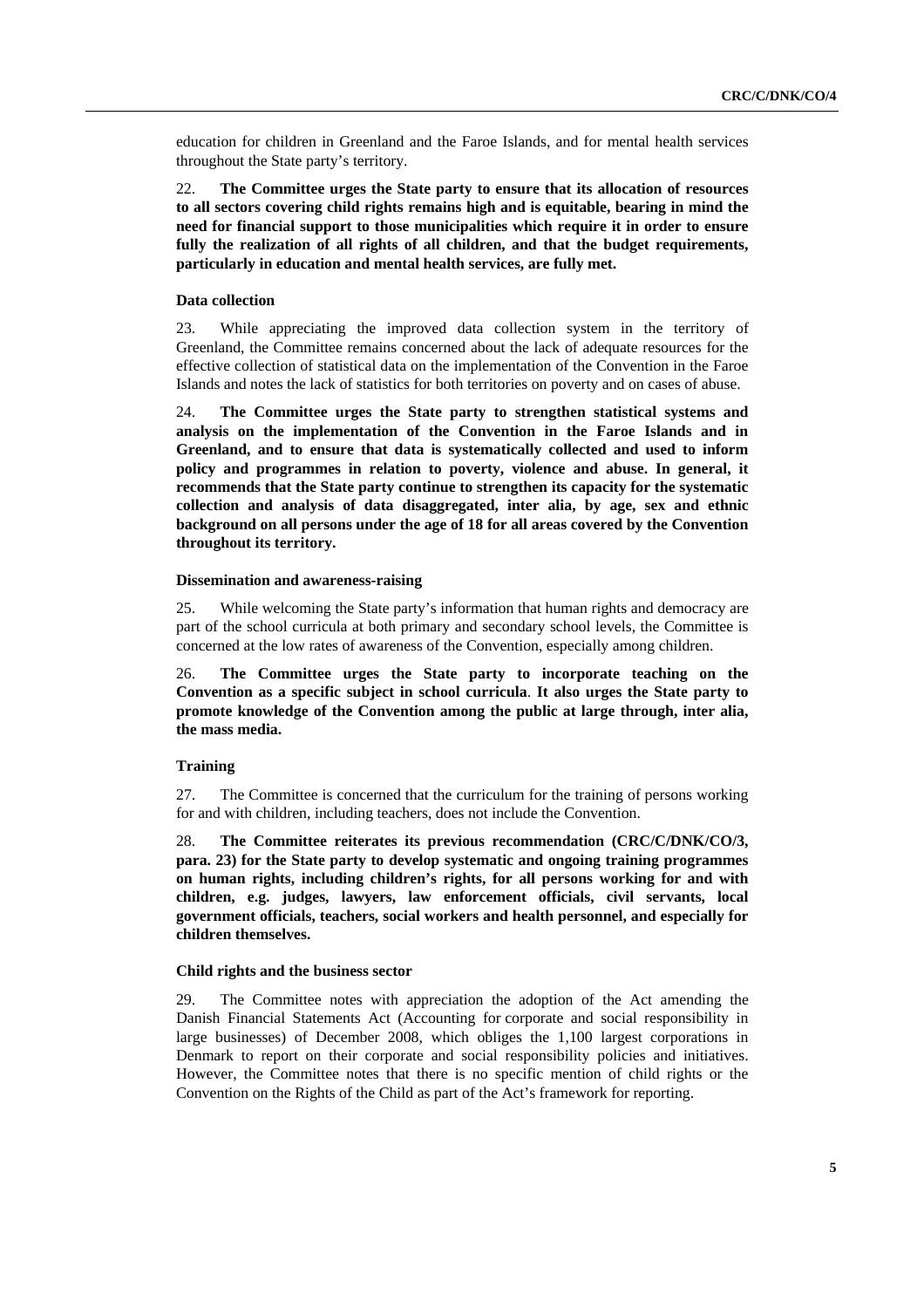30. **The Committee recommends that the State party provide a framework for reporting on child rights by Danish corporations, including multinational corporations headquartered in Denmark, and for the National Contact Point to address cases of non-compliance, including extraterritorially, by Danish multinational enterprises. In so doing, the Committee recommends that the State party apply the relevant provisions of the Convention. The Committee further encourages the State party to give due consideration to experiences from around the world in the application of, inter alia, the United Nations "Protect, Respect and Remedy" Framework to the operations of private and public corporations, particularly in respect to child rights.** 

## **B. General principles (arts. 2, 3, 6 and 12 of the Convention)**

#### **Non-discrimination**

31. The Committee expresses concern at the State party's new immigration laws, which came into force on 1 August 2010, due to the negative effect of, inter alia, the increase in the level of difficulty of the criteria for non-nationals to receive residency rights, and the foregoing of public benefits in exchange for points under the new points-based criteria. The Committee is concerned that this may have the de facto effect of exacerbating discrimination against immigrants, especially Roma children with respect to their access to education and other essential social services. In this context, the Committee is also concerned at the disparity in State assistance provided to disadvantaged families newly arrived in the State party, the majority of whom belong to ethnic minorities, compared to the assistance provided to other residents in similar circumstances.

32. **The Committee recommends that the State party ensure access to social services and to State assistance for families in disadvantaged situations, on an equitable basis. In doing so, the Committee urges the State party to collect and analyse disaggregated data to comprehensively monitor and address de facto discrimination, including multiple discrimination that may particularly affect boys and girls who belong to ethnic minorities and/or who have special needs or are in situations of vulnerability.**

33. **The Committee calls upon the State party to ensure the effective enforcement of protective laws, to undertake studies and launch comprehensive public information campaigns to prevent and combat all forms of discrimination, and to sensitize society to the situation and needs of children within the society and particularly within the family. In this regard, the Committee requests that specific information be included in the next periodic report on the measures and programmes undertaken to follow up on the Durban Declaration and Programme of Action adopted at the World Conference against Racism, Racial Discrimination, Xenophobia and Related Intolerance, taking into account the Committee's general comment No. 1 (2001) on the aims of education, and in doing so strengthen its efforts to promote values and behaviour free of discrimination on any ground, including gender, ethnic origin, immigration status, disabilities, sexual orientation and any other.** 

### **Best interests of the child**

34. While welcoming the new focus on the best interests of the child encompassed by the Child Reform Act, the Committee remains concerned that it is not yet given sufficient consideration in, particularly, the determination by municipalities of the placement of a child outside his or her home as well as in the applications from unaccompanied asylumseeking children.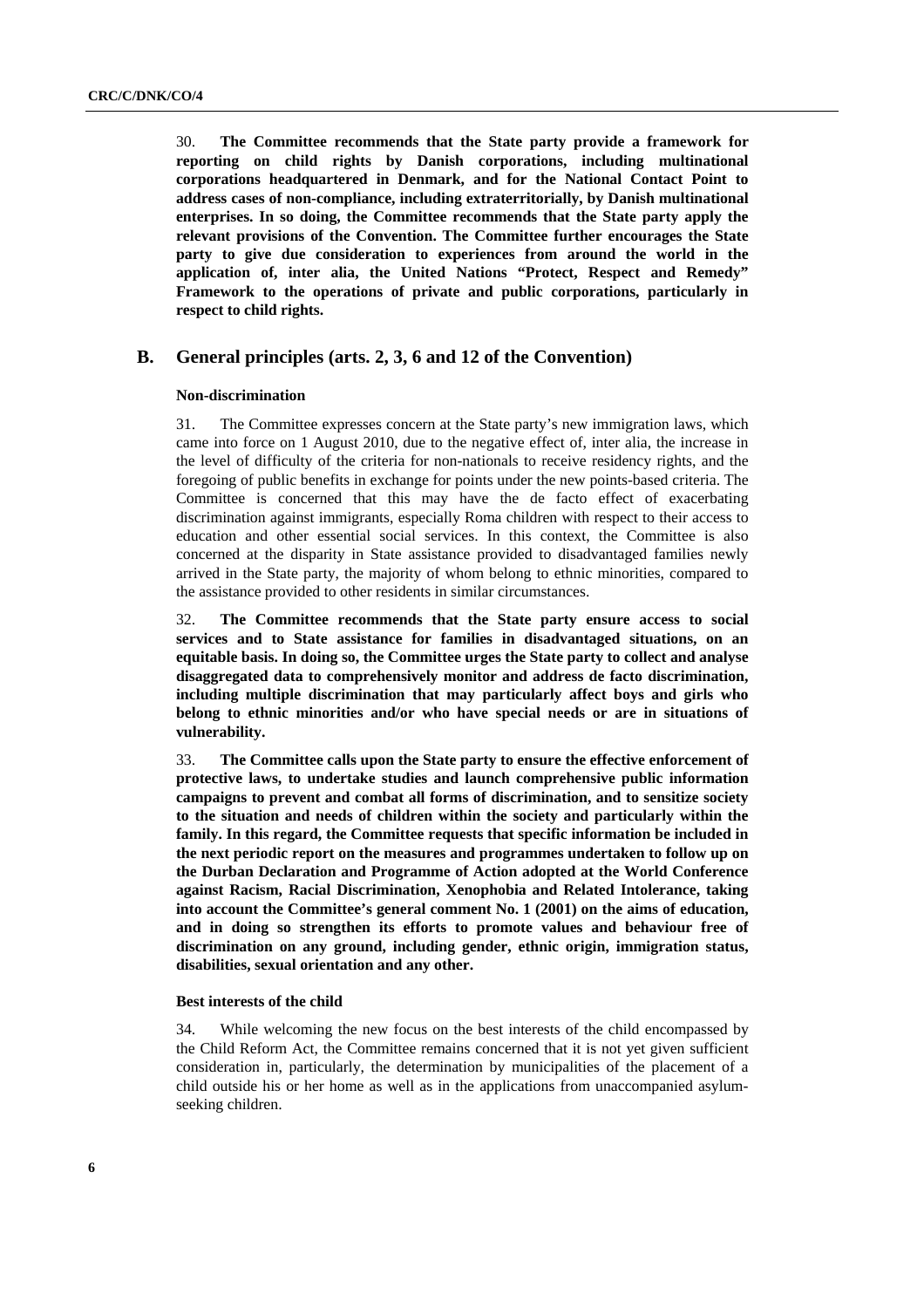35. **The Committee recommends that the State party ensure that municipalities consider the best interests of the child, especially when deciding on placement outside the home and in refugee determination procedures.**

#### **Respect for the views of the child**

36. The Committee welcomes the fact that new legislation, such as the Child's Reform of 2010, the Act on Parental Responsibility of 2007, and the Care Placement Reform of 2004, has led to strengthening child involvement in decision-making. However, it notes that there is insufficient clarity with regard to the rights of the child to be heard in administrative and legal proceedings, including placement, and that when drafting the municipal child policy called for in the above mentioned legislation, municipalities do not sufficiently involve children.

37. **The Committee recommends: (a) that the State party take measures to ensure that the views of children are taken into account (i) when drafting the municipal child policy, including on matters regarding placement and (ii) on all issues relating to the education, health and welfare of children with disabilities; and (b) that more opportunities be created for children to be heard on all matters that concern their rights, including for the next report to the Committee. The Committee also recommends that the State party ensure, through appropriate training, that all professionals and staff dealing with children's issues are informed and competent to support the expression of children's views. In this respect the Committee refers the State party to its general comment No. 12 (2009) on the right of the child to be heard.** 

# **C. Civil rights and freedoms (arts. 7, 8, 13-17, 19 and 37 (a) of the Convention)**

## **Torture or other cruel, inhuman or degrading treatment or punishment**

38. The Committee notes with concern that corporal punishment is lawful in the home and in alternative care settings in the Faroe Islands and that, although Government Circular No. 1 on School Discipline (12 January 1994) states that corporal punishment should not be used, there is no explicit prohibition in law.

39. **The Committee urges the State party to take measures to ensure that corporal punishment is prohibited in all settings and throughout its territory and to conduct awareness-raising and public education programmes with a view to encouraging the use of alternative disciplinary measures in line with the inherent dignity of the child, while taking due account of the Committee's general comment No. 8 (2006) on the right of the child to protection from corporal punishment and other cruel or degrading forms of punishment.** 

 **Follow-up to the United Nations study on violence against children** 

40. **With reference to the United Nations study on violence against children (see A/61/299), the Committee encourages the State party to:**

**(a) Prioritize the elimination of all forms of violence against children, including by ensuring implementation of the recommendations of the United Nations study on violence against children, paying particular attention to gender;** 

**(b) Provide information concerning the implementation by the State party of the recommendations of the Study in the next periodic report, particularly those highlighted by the Special Representative of the Secretary-General on violence against children, namely:**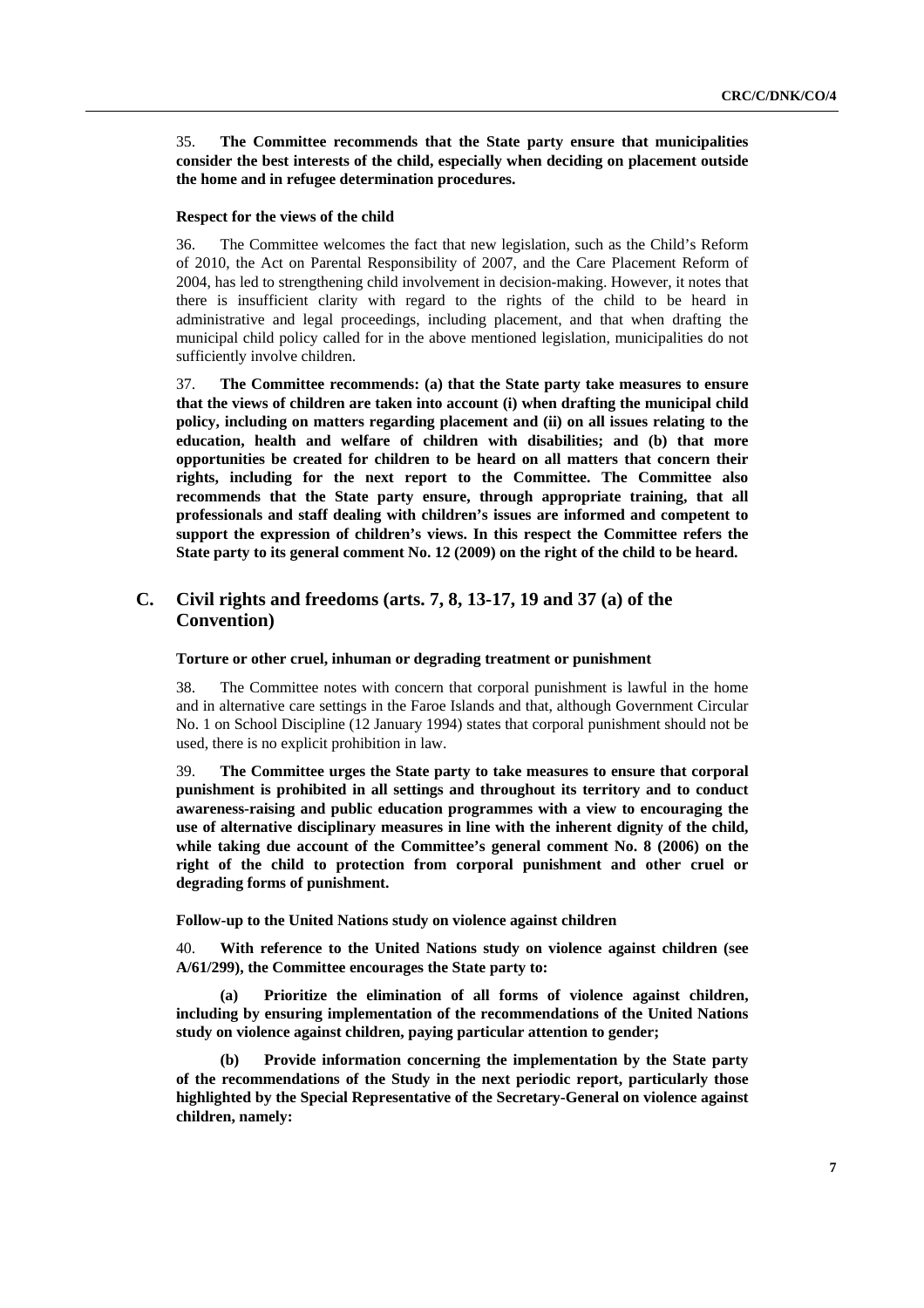**(i) The development in each State of a national comprehensive strategy to prevent and address all forms of violence against children;** 

**(ii) The introduction of an explicit national legal ban on all forms of violence against children in all settings;** 

**(iii) The consolidation of a national system of data collection, analysis and dissemination, and a research agenda on violence against children;** 

**(c) Cooperate with the Special Representative of the Secretary-General on violence against children and seek technical assistance from, inter alia, UNICEF, the Office of the United Nations High Commissioner for Human Rights, the World Health Organization, the International Labour Organization, the United Nations Educational, Scientific and Cultural Organization, the Office of the United Nations High Commissioner for Refugees and the United Nations Office on Drugs and Crime, as well as non-governmental organization partners.** 

# **D. Family environment and alternative care (arts. 5, 18 (paras. 1-2), 9-11, 19-21, 25, 27 (para. 4) and 39 of the Convention)**

## **Family environment**

41. While appreciating the State party action plans against violence towards women and children (2002-2004 and 2005-2008) and the adoption, as stated by the delegation, of an action plan against violence in the home in the Faroe Islands, the Committee is concerned that children living with domestic violence – whether as victims or witnesses – are not receiving the focused attention they require. In particular, the Committee is concerned that children who have required short stays at crisis centres due to domestic violence were neither appropriately registered nor provided with support or followed up by municipalities. The Committee is further concerned that municipal efforts in relation to children living with domestic violence are inadequate.

42. **The Committee recommends that the State party ensure that:** 

**(a) Municipalities provide adequate support to children who, due to domestic violence, require the services of a crisis centre, and that such support be provided during their stay and in follow-up to their departure from the centre;** 

**(b) Authorities consistently examine the child's situation when reports indicate that the child has been a victim of domestic violence or witnessed such violence, and that all such cases are properly documented and registered;** 

 **(c) Psychological support is also made available to adult victims of domestic violence.** 

#### **Children deprived of a family environment**

43. The Committee continues to be concerned at the large number of children who are placed in care outside of their home, particularly in institutional care. While noting that the Municipality Reform of 2007 places the responsibility of family support and care of children deprived of a family on municipalities with the technical support of regional authorities, the Committee is concerned that local authorities do not receive adequate guidance and supervision. The Committee further notes with concern that there continues to be a large number of children who have been placed into care without an individual action plan, which pursuant to the Care Placement Reform 2004, must set objectives and subobjectives, inter alia, in relation to the child's or young person's development and behaviour, family circumstances, school, health and leisure time.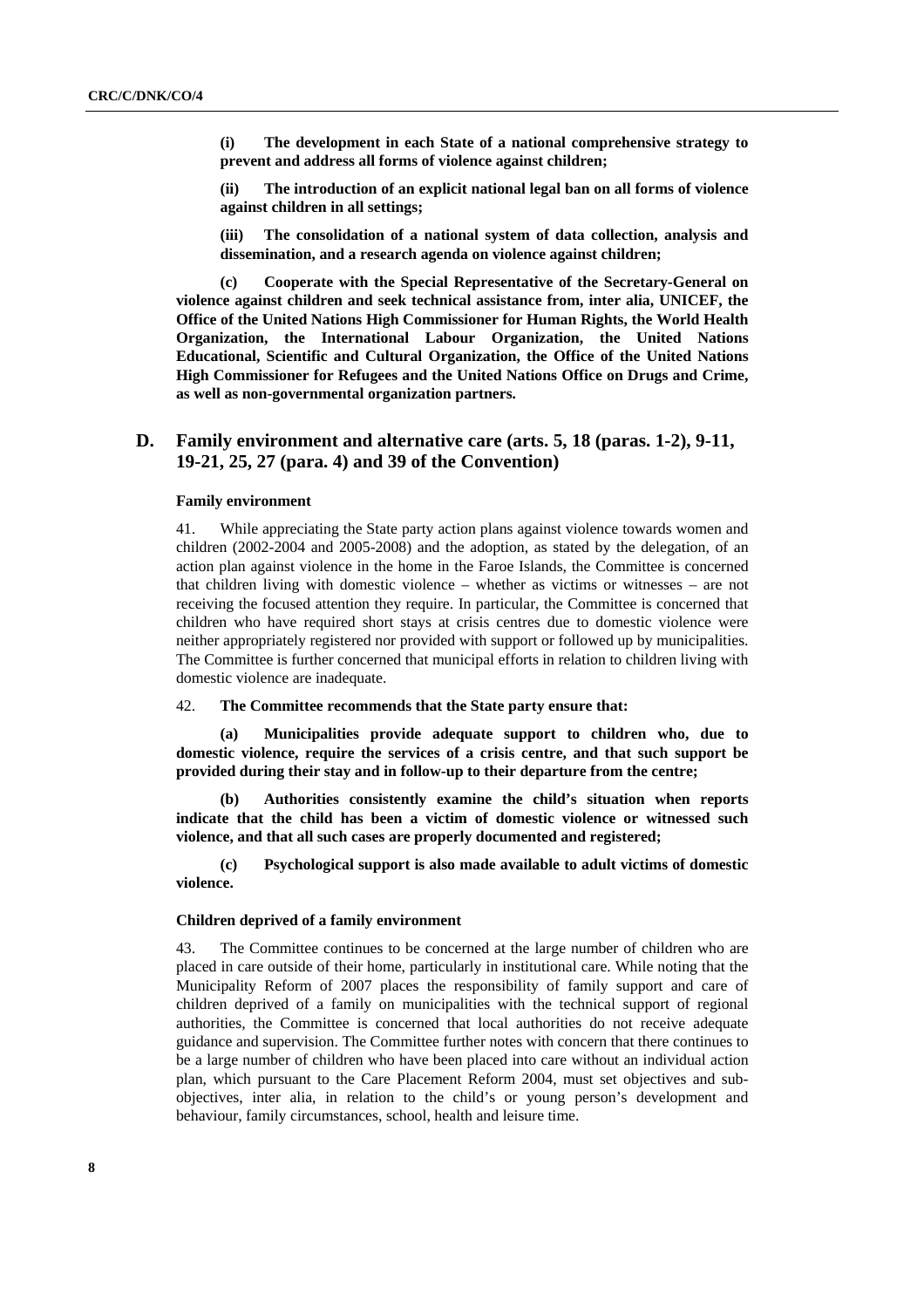44. **The Committee recommends that the State party:**

**(a) Ensure that the implementation of measures related to the Child Reform Act 2010 provides appropriate support to families by addressing the risk factors for children being placed into care;** 

**(b) Ensure that the guidance, supervision and monitoring of children placed in care for the protection of their best interests is adequately supported by central and regional authorities;** 

**(c) Take necessary measures to ensure that children in care are provided with individual action plans, in compliance with the Care Placement Reform 2004, and take into full account the views of the child in care;** 

**(d) Programme and implement action plans, with a view to ensuring that family-type care rather than institutional care is the preferred form of care provided for children deprived of a family environment;** 

Take into full account the Guidelines for the Alternative Care of **Children, as adopted by the General Assembly in its resolution 64/142, in carrying out the above recommendations.** 

## **E. Basic health and welfare (arts. 6, 18 (para. 3), 23, 24, 26, 27 (paras. 1-3) of the Convention)**

## **Children with disabilities**

45. While noting the efforts undertaken by the State party to improve the fulfilment of the rights of children with disabilities, the Committee is concerned at the envisaged reduction of allowances to parents of children with disabilities who need to withdraw from the labour market to care for their children. With respect to education, the Committee notes with appreciation the analysis undertaken by the State party and shares its concern as to the high number of children with disabilities receiving education in segregated contexts. It also notes with appreciation the recent changes to the teacher training syllabus to include a mandatory module on special needs education, while it remains concerned that the educational achievements of children with disabilities are markedly low in comparison to other children. The Committee is concerned that in general, in schools as well as in care institutions and foster-family settings, the views of the child with disabilities are not often heard, including during supervisory visits.

46. **The Committee strongly recommends that the State party:** 

**(a) Reconsider its planned reductions to allowances for parents of children with disabilities who need to withdraw from the labour market to care for their children with disabilities;** 

**(b) Take steps, in accordance with article 12 of the Convention and article 7, paragraph 3, of the Convention on the Rights of Persons with Disabilities, to amend legislation to ensure that children and young people in all settings, including mental health settings, are guaranteed the right and opportunity to freely express their views on matters of treatment, services and support, and that they have access to age- and disability-appropriate support to exercise these rights;** 

**(c) Provide, where necessary, alternative communications facilities for children with disabilities;** 

Further strengthen its measures to provide adequate training to all **teachers on the needs of children with disabilities with a view to ensuring that the**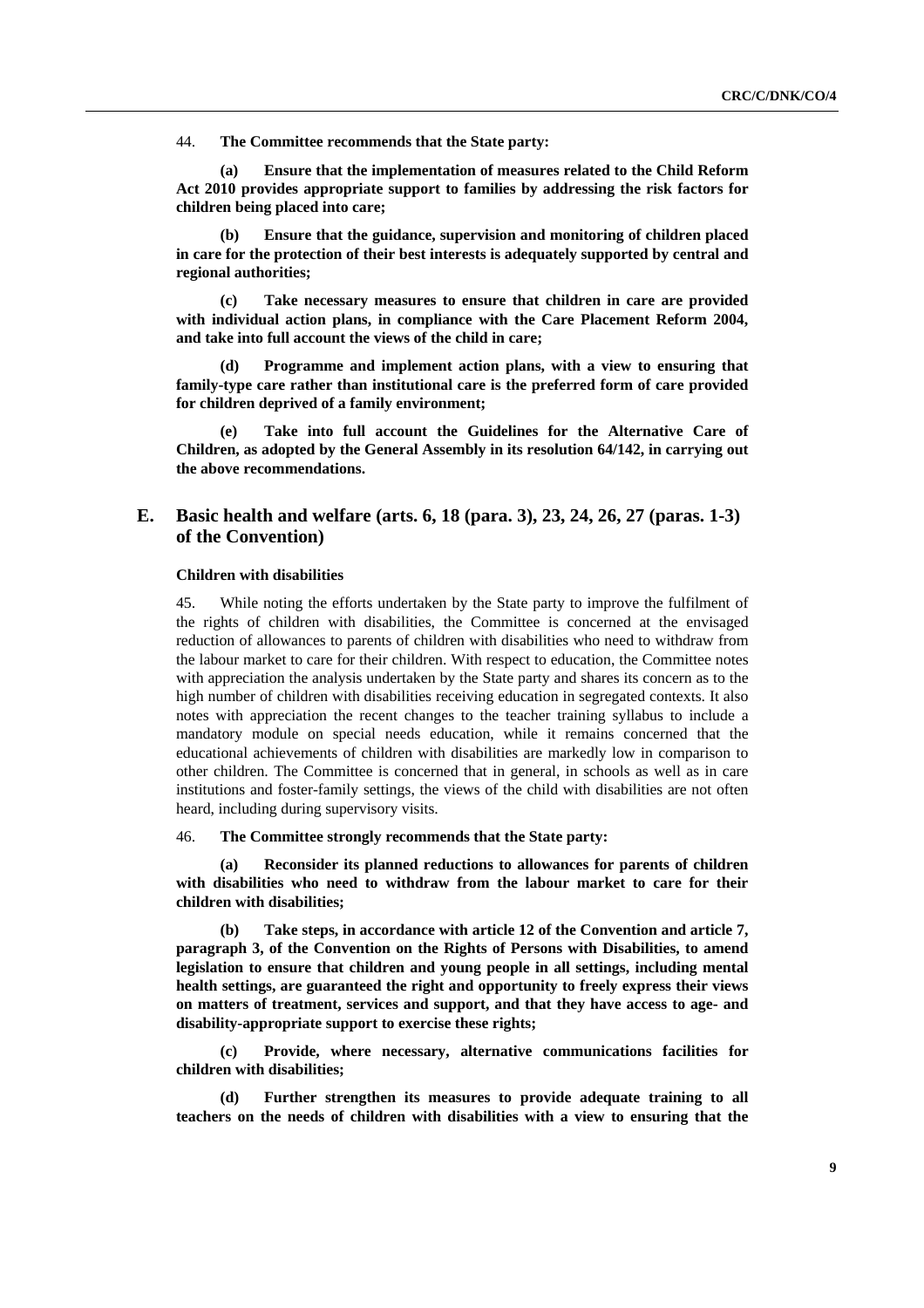**quality of education received by such children is of an equal level to that of all children;** 

**(e) Expeditiously implement its planned transition of children with disabilities into elementary schools, and in doing so take into account the Committee's general comment No. 9 (2006) on the rights of children with disabilities.** 

## **Breastfeeding**

47. The Committee notes that the State party's legislation on the marketing of breastmilk substitutes does not comply with the International Code of Marketing of Breast-milk Substitutes and subsequent relevant World Health Assembly resolutions.

48. **The Committee recommends that the State party implement fully the International Code of Marketing of Breast-milk Substitutes. The State party should also further promote baby-friendly hospitals and encourage the inclusion of breastfeeding in training of nurses. The Committee further recommends that the State party take measures to collect data on breastfeeding in a systematic manner that is in accordance with international rules.** 

## **Adolescent health**

49. The Committee welcomes the State party's forthcoming ban on the sale of alcohol to persons under the age of 18 years. The Committee remains concerned at the growing rate of child obesity and associated increase of exposure to lifestyle diseases and higher mortality, especially among children in disadvantaged situations. It is further concerned at unwanted pregnancies amongst girls in Greenland and the Faroe Islands.

50. **The Committee recommends that the State party strengthen its efforts to combat obesity among children and adolescents, including by ensuring access to health advice and care, including in schools, to healthy foods, and to adequate opportunities for engaging in physical activity. In this respect, the Committee recommends that the State party engage the mass media and the food industry to ensure their contribution to healthy lifestyles and consumption patterns by children and adolescents. The Committee also recommends that the authorities in the territories of Greenland and the Faroe Islands expeditiously prepare and implement appropriate programmes and strategies for preventing and addressing unwanted pregnancies.**

#### **Mental health**

51. The Committee notes with concern that despite the establishment of a treatment guarantee for children in need of psychiatric evaluation and treatment, regional capacity for providing treatment remains inadequate and lengthy waiting periods for children requiring evaluation and treatment for mental health problems persist. In addition, while noting that the National Board of Health has the mandate to check and, where necessary, intervene in the diagnosis and prescription for children with attention deficit hyperactivity disorder (ADHD) and attention deficit disorder (ADD), the Committee remains concerned at the increase in the prescription of psycho-stimulants to children diagnosed with ADHD and ADD.

52. **The Committee recommends that the State party continue to develop a comprehensive mental-health-care system for children and young people, including prevention, treatment of common mental health problems in primary health care and specialized care for serious disorders, and that it reduce the waiting period in mental health services. The Committee also recommends that the State party carefully monitor the prescription of psycho-stimulants to children and take initiatives to**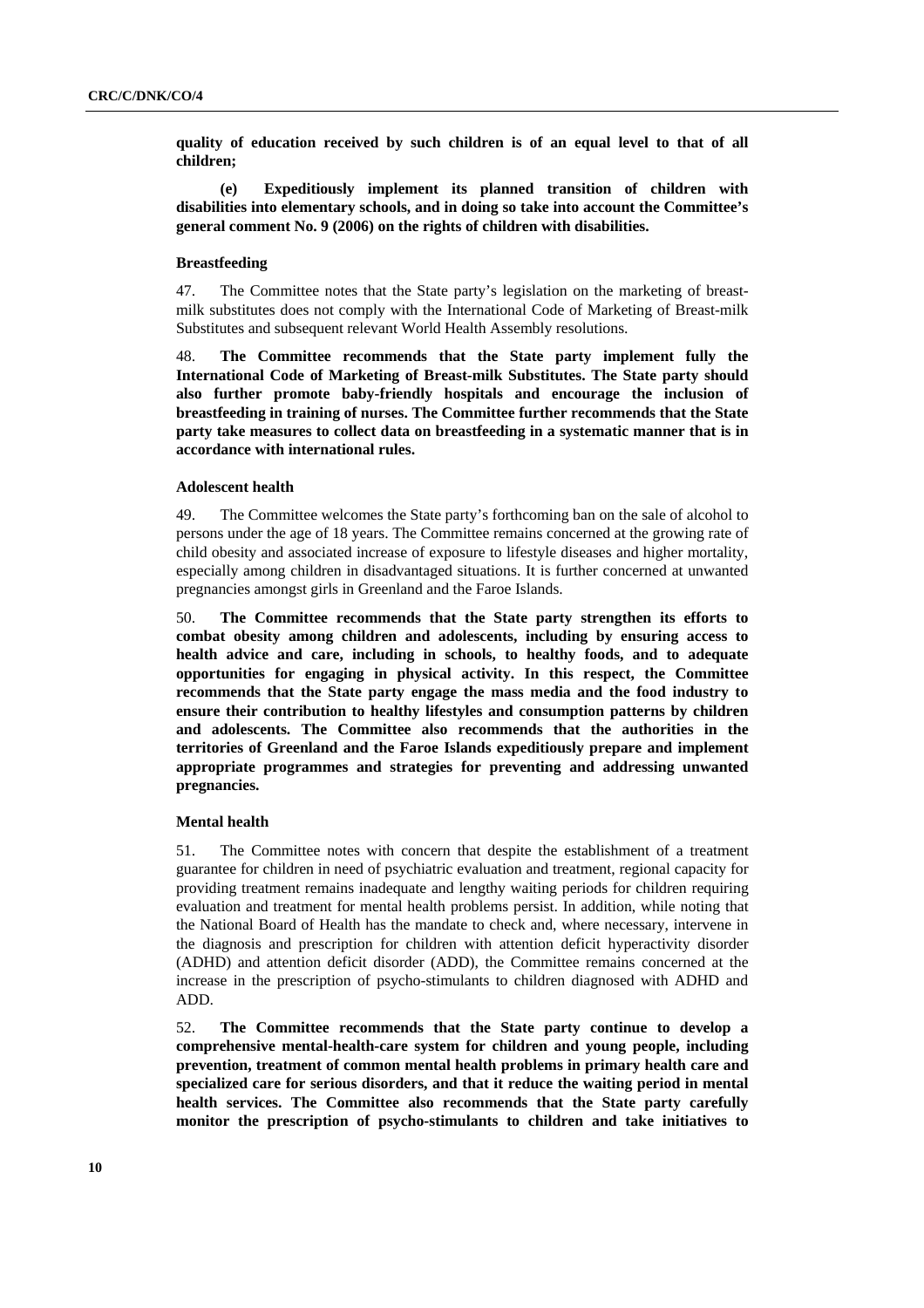**provide children diagnosed with ADHD and ADD, as well as their parents and teachers, with access to a wider range of psychological, educational and social measures and treatments. The Committee also recommends that the State party consider undertaking the collection and analysis of data disaggregated according to substance-type and age through its national substance abuse hotline (Giftlinjen) with a view to monitoring the potential abuse of psycho-stimulant drugs by children.** 

### **Standard of living**

53. The Committee expresses its concern that a significant number of children are reported to be living in poverty in the State party. The Committee is also concerned at the effects, particularly on children and women, of the so-called 300-hours rule (as of 2008, the 450-hours rule), which, inter alia, results in the reduction or withdrawal of supplementary benefits to married couples who have received benefits for two or more years but have not individually worked for a minimum of 450 hours under normal employment circumstances. In particular, the Committee is concerned that this rule frequently has the effect of primarily and disproportionately affecting women of ethnic minorities with serious repercussions for their children.

54. **The Committee calls upon the State party to reinforce its efforts to provide support for economically disadvantaged families, including children of single parents, children of parents on State welfare, and those of newly arrived families, and to guarantee the right of all children to an adequate standard of living. The Committee also recommends that the State party monitor, in cooperation with local authorities, the effects on children and women affected by the 450-hours rule and take measures to ensure that they are not subject to social inequality and exclusion. Furthermore, the Committee urges the State party to take measures necessary for the comprehensive collection and analysis of data on child poverty, including in Greenland and the Faroe Islands, in order for it to be effectively addressed.**

## **F. Education, leisure and cultural activities (arts. 28, 29 and 31 of the Convention)**

### **Education, including vocational training and guidance**

55. While welcoming initiatives such as the "Watch out for bullying" and "Together against bullying" campaigns and the high percentage of schools with a plan of action to address bullying, the Committee is nevertheless concerned at the prevalence of bullying in schools and at the lack of clarity in the law as to the responsibility of school authorities and follow-up action in cases of failure to comply the plans of action. The Committee is further concerned that, under current education programmes, only children of European Union or European Economic Area citizens are entitled to mother-tongue instruction.

56. **The Committee recommends that the State party continue and intensify its efforts to prevent and address bullying in schools, particularly by introducing a range of educational and socio-pedagogical methods involving parents and an appropriate monitoring of school plans. It also recommends that mother-tongue education be reintroduced for bilingual pupils who do not receive municipally organized mothertongue lessons.**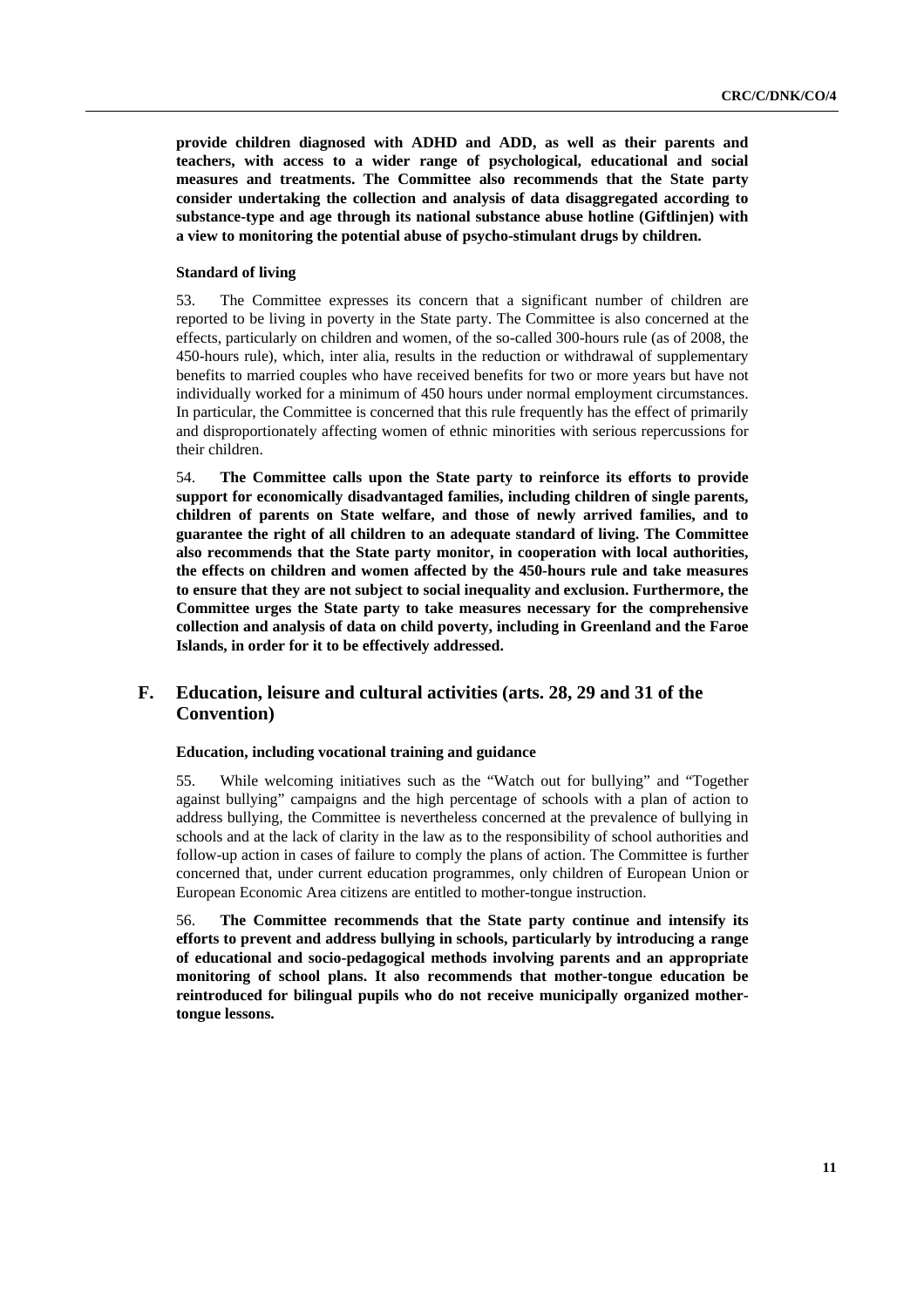# **G. Special protection measures (arts. 22, 30, 32-36, 38-40, and 37 (b)-(d), of the Convention)**

## **Asylum-seeking and refugee children**

57. The Committee welcomes the high standards of the reception centres for unaccompanied children seeking asylum and that these children will continue to have access to a legal representative following a negative decision on their asylum case as per amendments to the Danish Aliens Act. However, the Committee is concerned that:

(a) There are unaccompanied asylum-seeking children disappearing prior to the final processing of their asylum case;

(b) Many children of asylum-seeking families have been diagnosed with psychological or psychiatric problems as a result of having experienced trauma caused by or relating to their circumstances;

(c) Children who do not cooperate with age-determination will face procedural consequences;

(d) The majority of asylum-seeking children of school-going age receive education in separate schools where the quality of the education is significantly lower than that of mainstream Danish schools, and that these schools do not grant academic credits which qualify the children for further education.

58. **In the light of the above listed concerns, the Committee urges the State party:** 

**(a) To undertake a systematic survey on the disappearance of unaccompanied asylum-seeking children, especially with regard to the effect that revoking residency rights upon attaining 18 years of age may have on their disappearance, and integrate findings in the formulation of the State party's policies for ensuring that the rights of children in such circumstances are fully respected;** 

**(b) To initiate timely, practical and appropriate measures for preventing the disappearance of unaccompanied asylum-seeking children, including by: (i) only applying the Dublin II Regulation in cases where it is in keeping with the child's best interest; and (ii) ensuring that all unaccompanied asylum-seeking children are provided with a trained guardian and, if necessary, legal aid, with due regard to the child's best interest and right to information and freedom of expression, upon their arrival and until such time when their asylum process is completed;** 

**(c) To revise the proposed amendments to the Danish Aliens Act to remove the proposal that if a child does not cooperate with the age-determination process there will be procedural consequences, and ensure that international standards for how to conduct such process are introduced;** 

**(d) To apply the Danish Aliens Act in a manner that will ensure a legal status and a durable solution for children suffering from trauma and diagnosed with psychological or psychiatric problems, providing the social and health measures required for their mental rehabilitation;** 

**(e) To ensure that asylum-seeking and refugee children receive the same quality of education as children in Danish schools.** 

## **Sexual exploitation and abuse**

59. While noting that the State party is in the process of updating its Plan of Action for Combating Sexual Abuse (2003), the Committee is concerned that the programming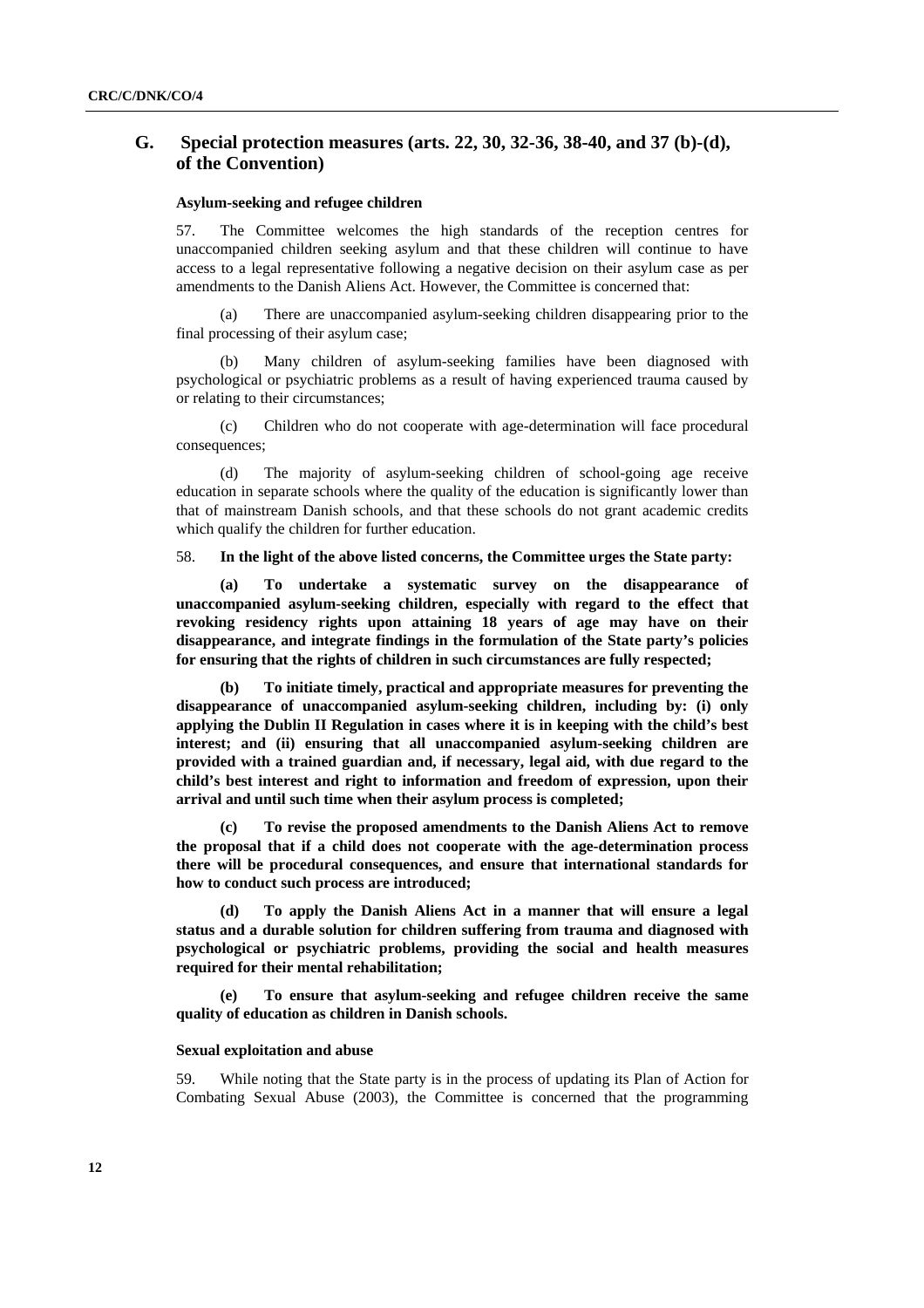process for the updated plan does not directly take into account or seek out the views of the child. The Committee is also concerned that:

(a) The psychosocial support available for child victims of sexual abuse is inadequate;

(b) The current reporting system on sexual abuse lacks guidelines on the involvement of professionals in the identification and reporting of child abuse and neglect;

(c) There is no integrated coordination of public measures for the expeditious recovery and reintegration of children who have been subject to neglect or abuse in the Faroe Islands;

(d) There have been reports of trained professionals failing to inform relevant authorities in cases involving child abuse or violence in the Faroe Islands.

60. **In the light of the above concerns, the Committee recommends that the State party:** 

**(a) Provide direct channels for children to provide their views on the updating of the Plan of Action for Combating Sexual Abuse (2003);** 

**(b) Strengthen the provision of holistic and long-term psychosocial support for child victims of sexual abuse in its updated Plan of Action;** 

**(c) Take measures to ensure the application of the Optional Protocol to the Convention on the sale of children, child prostitution and child pornography in Greenland and the Faroe Islands;** 

**(d) Ensure the coordination of public measures to support the expeditious recovery and reintegration of children who have been subject to neglect or abuse in the Faroe Islands, and that professionals working with children consistently report to the relevant authorities all cases where a child is suspected of having experienced abuse or neglect;** 

**(e) Ensure, through adequate legal provisions, procedures, and regulations, that all child victims and and/or witnesses of crimes, including children victims of abuse, domestic violence, sexual and economic exploitation, abduction, and trafficking, have effective access to justice and are provided with the protection required by the Convention, fully taking into account the Guidelines on Justice in Matters involving Child Victims and Witnesses of Crime (Economic and Social Council resolution 2005/20 of 22 July 2005, annex).** 

## **Trafficking**

61. The Committee, while welcoming the State party's efforts to combat trafficking in children, is concerned that Denmark continues to be a significant transit and destination country for child victims of trafficking-related crimes, including forced child prostitution and labour. The Committee is also deeply concerned that the efforts taken to prosecute traffickers and persons subjecting children to forced labor and prostitution continue to require strengthening. The Committee further notes with concern the absence of a legal framework to facilitate the granting of residence permits to child victims of trafficking.

62. **The Committee urges the State party to take effective measures to safeguard the rights of children in their territory, especially those of unaccompanied children, to ensure that they do not fall prey to trafficking. In so doing, the Committee urges the State party:**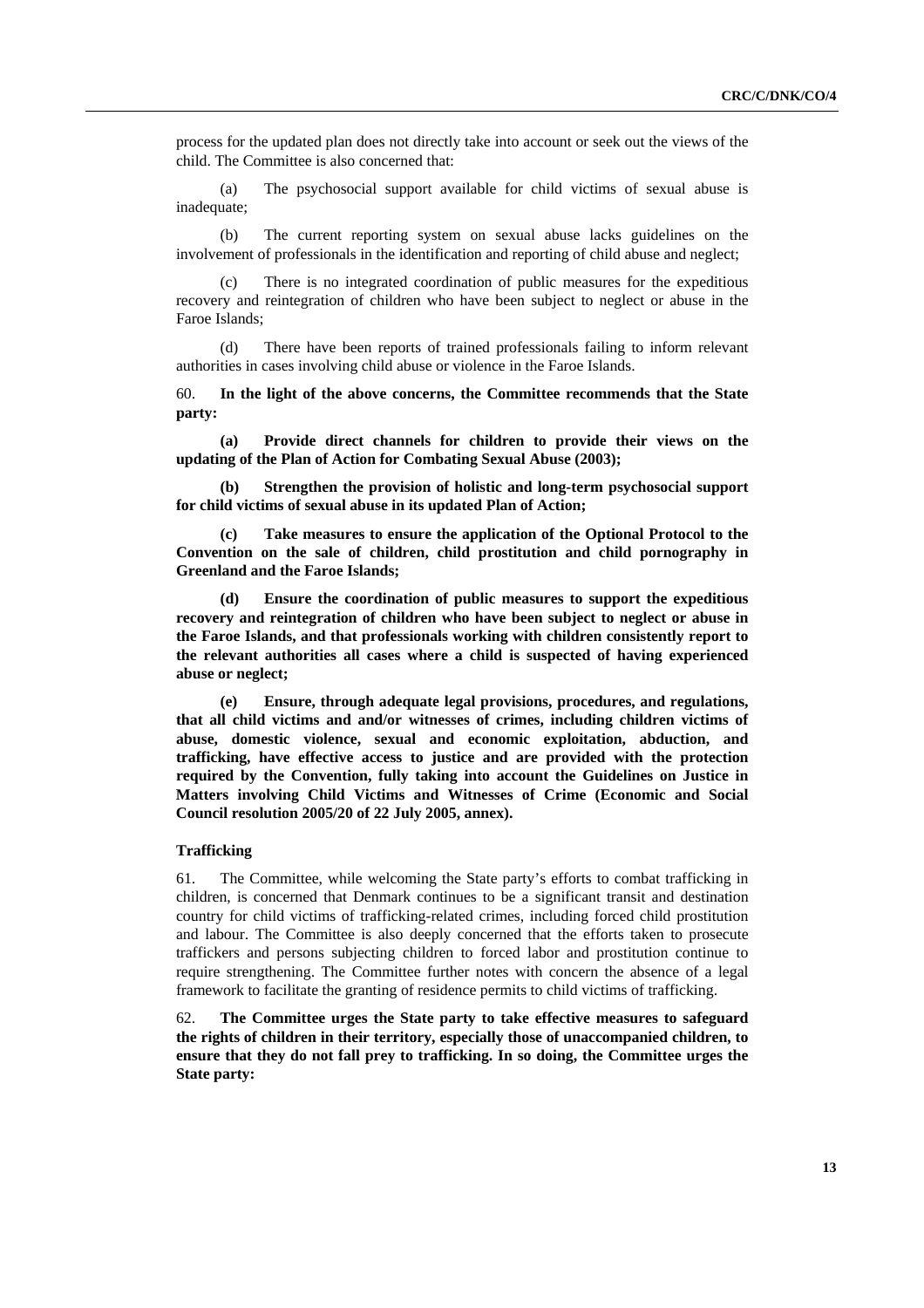**(a) To ensure that children who are suspected victims of trafficking will not be imprisoned as a result of conditions which are the consequence of them being trafficked, and that they are provided with specialized assistance services;** 

**(b) To vigorously prosecute, convict, and sentence sex and labour trafficking offenders;** 

**(c) To ensure that the sanctions for such offences are commensurate with the gravity of this serious human rights and child rights abuse;** 

**(d) To ensure that law enforcement officials and other social officials who are working with and for the children are effectively trained in methods of victim identification and treatment**;

**(e) To encourage and support a broad, nationwide public awareness programme;** 

**(f) To enhance the monitoring of anti-trafficking efforts to improve the Government's response to child trafficking;** 

**(g) To ensure, through appropriate legislative measures, that child victims of trafficking are not repatriated except where such repatriation is in their best interests.** 

#### **Helplines**

63. The Committee notes with concern that the child helpline (Børnetelefonen) is inadequately funded and is not operational for 24 hours per day every day.

64. **The Committee recommends that the State party ensure that the child helpline is open 24 hours per day, every day and provide it with sufficient financial and human resources for its operations, including funding for awareness-raising throughout its territory.** 

#### **Administration of juvenile justice**

65. The Committee expresses its deep concern on the following issues relating to the administration of juvenile justice:

(a) The Administration of Justice Act permits the placement of 14- to 17-yearolds in: (i) pretrial detention for up to eight months, and this limit is subject to further extension in cases which the State party considers to be exceptional circumstances; and (ii) solitary confinement for up to four weeks;

(b) The lowering of the age of criminal responsibility from 15 years to 14 years;

(c) The amendment to the Penal Code to abolish the maximum prison sentence of eight years in cases involving children.

### 66. **In the light of the above, the Committee urges the State party:**

**(a) To ensure that, in accordance with the Committee's general comment No. 10 on children's rights in juvenile justice, such standards are fully implemented, in particular, articles 37 (b), 39 and 40 of the Convention, as well as the United Nations Standard Minimum Rules for the Administration of Juvenile Justice (Beijing Rules), the United Nations Guidelines for the Prevention of Juvenile Delinquency (Riyadh Guidelines) and the United Nations Rules for the Protection of Juveniles Deprived of their Liberty (Havana Rules);**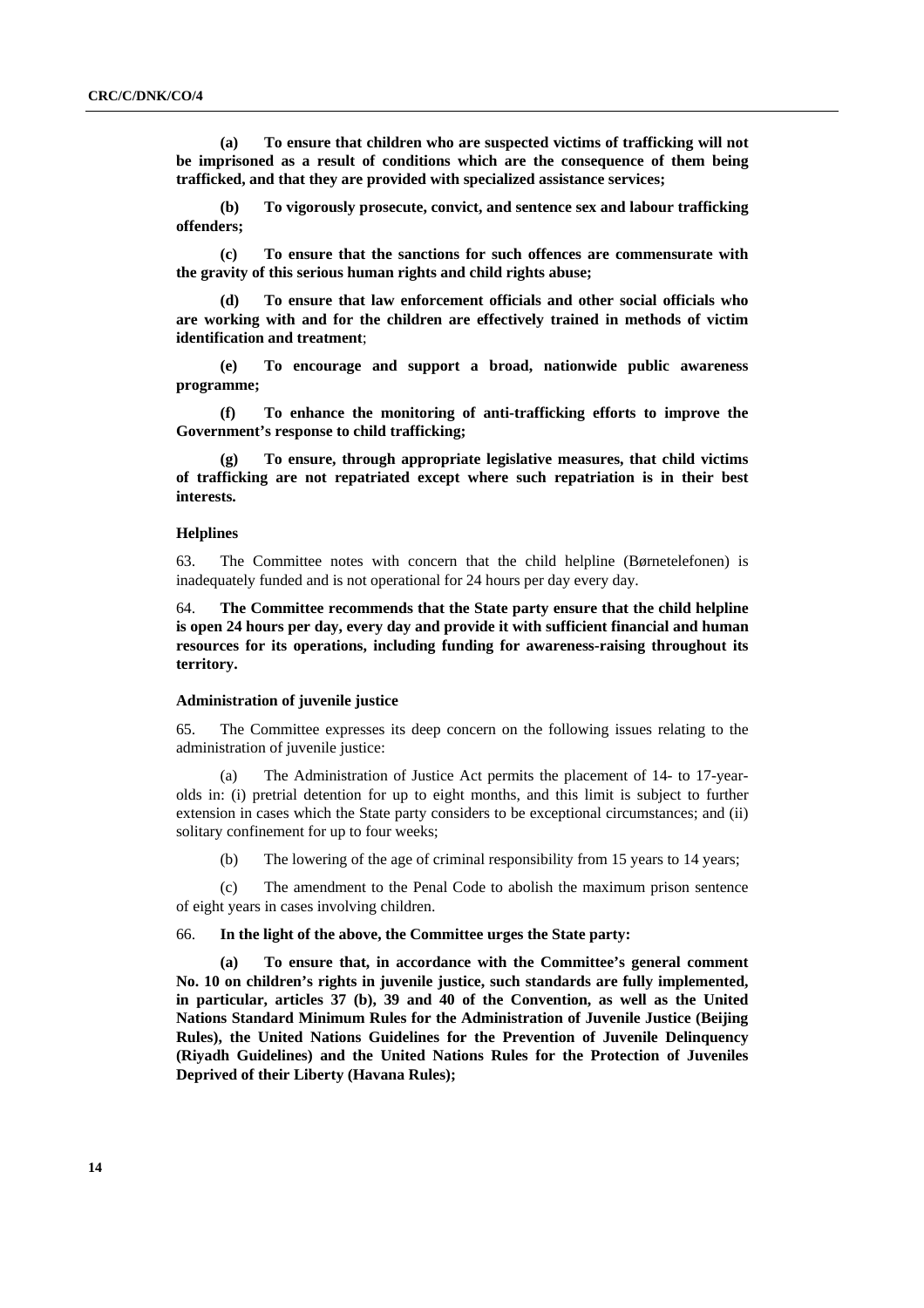**(b) To amend its Administration of Justice Act: (i) to clearly define the conditions for pretrial detention; and (ii) to, as far as possible, limit its duration, and prohibit the placement of persons under the age of 18 in solitary confinement;** 

**(c) To consider repealing the recent amendment to the Penal Code which removes the upper limit of eight years for prison sentences issued to persons below the age of 18;** 

**(d) To take measures to ensure that no child, regardless of circumstance, is subjected to imprisonment in the ordinary prison system with adults.** 

### **Children belonging to minority or indigenous groups**

67. The Committee regrets that the State party has yet to fully implement the recommendations of the Human Rights Committee in 2008 (CCPR/C/DNK/CO/5, para. 13) and the Committee on the Elimination of Racial Discrimination in 2010 (CERD/C/DNK/CO/18-19, para. 17) to uphold the identity of the Inughuit as a distinct indigenous community capable of vindicating traditional rights in accordance with international norms.

68. **The Committee reiterates the recommendations of the Human Rights Committee in 2008 (CCPR/C/DNK/CO/5, para. 13) and the Committee on the Elimination of Racial Discrimination in 2010 (CERD/C/DNK/CO/18-19, para. 17) and urges the State party to, in accordance with the Committee's general comment No. 11 (2009) on indigenous children and their rights under the Convention, take all measures necessary for ensuring that Inughuit children are able to exercise their right to grow up in a safe cultural environment, maintain and develop their identity and use their own language without being disqualified and discriminated against.** 

## **H. Ratification of international human rights instruments**

69. **The Committee urges the State party to extend the applicability of the Optional Protocol to the Convention on the Rights of the Child on the sale of children, child prostitution and child pornography and the Protocol to Prevent, Suppress and Punish Trafficking in Persons, Especially Women and Children, supplementing the United Nations Convention against Transnational Organized Crime, to Greenland and the Faroe Islands. The Committee also recommends that the State party consider ratifying the International Convention on the Protection of the Rights of All Migrant Workers and Members of Their Families (1990) and the Optional Protocol to the Convention on the Rights of Persons with Disabilities (2006).** 

## **I. Follow-up and dissemination**

70. **The Committee recommends that the State party take all appropriate measures to ensure the full implementation of the present recommendations by, inter alia, transmitting them to the Head of State, the Supreme Court, Parliament, relevant ministries and local authorities for appropriate consideration and further action.**

71. **The Committee further recommends that the fourth periodic report and written replies submitted by the State party and the related recommendations (concluding observations) be made widely available in the languages of the country (including translation into most common languages of immigrants and refugees residing in Denmark), including (but not exclusively) through the Internet to the public at large, civil society organizations, youth groups, professional groups and**